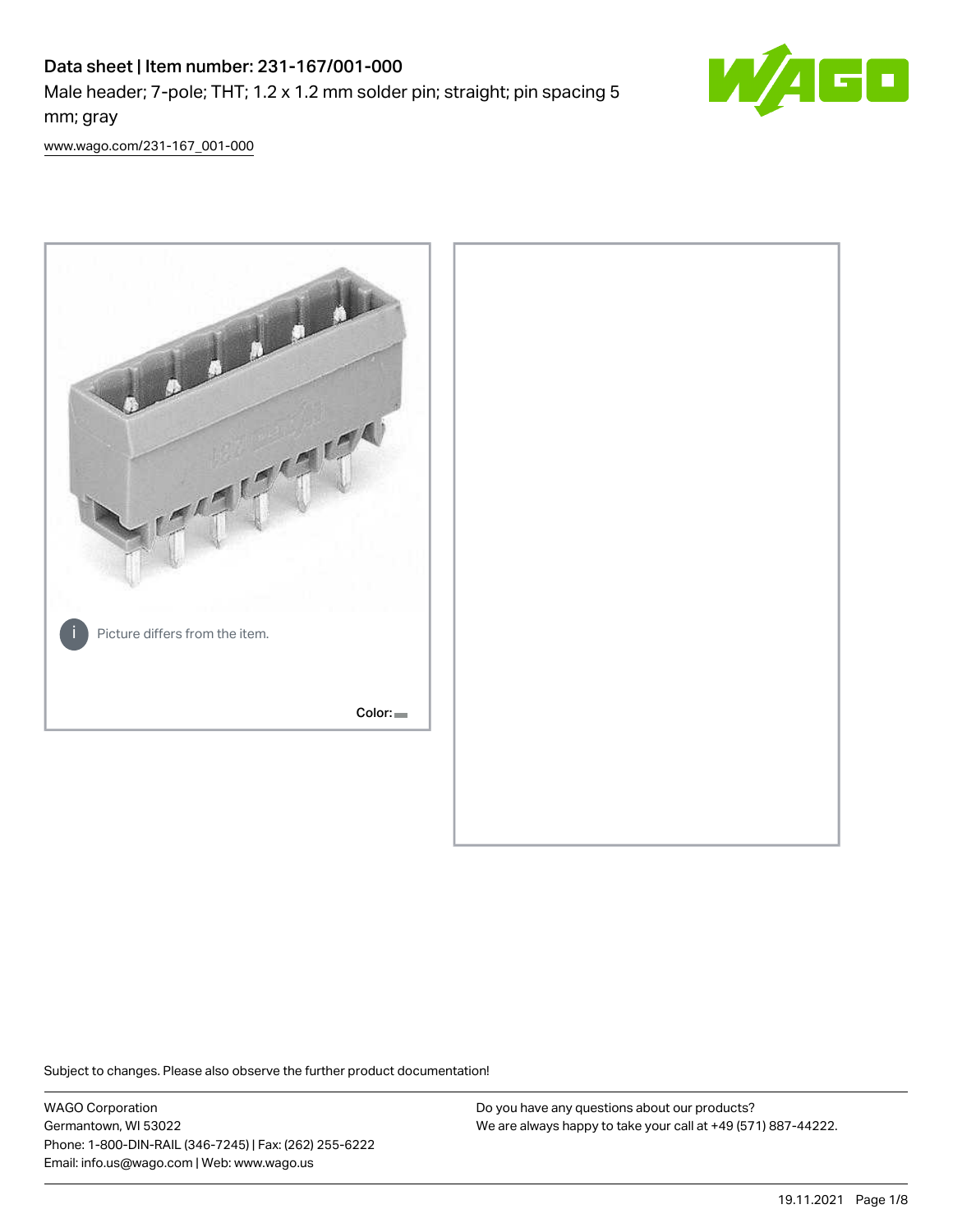

Dimensions in mm

 $L =$  (pole no.  $-1$ ) x pin spacing  $+8.2$  mm

#### Item description

- **Horizontal or vertical PCB mounting via straight or angled solder pins**
- 1.2 x 1.2 mm solder pins allow nominal current up to 16 A, enhancing stability of shorter headers
- $\blacksquare$ With coding fingers

#### Data Notes

Safety information 1 The MCS – MULTI CONNECTION SYSTEM includes connectors

Subject to changes. Please also observe the further product documentation!  $\nu$ 

WAGO Corporation Germantown, WI 53022 Phone: 1-800-DIN-RAIL (346-7245) | Fax: (262) 255-6222 Email: info.us@wago.com | Web: www.wago.us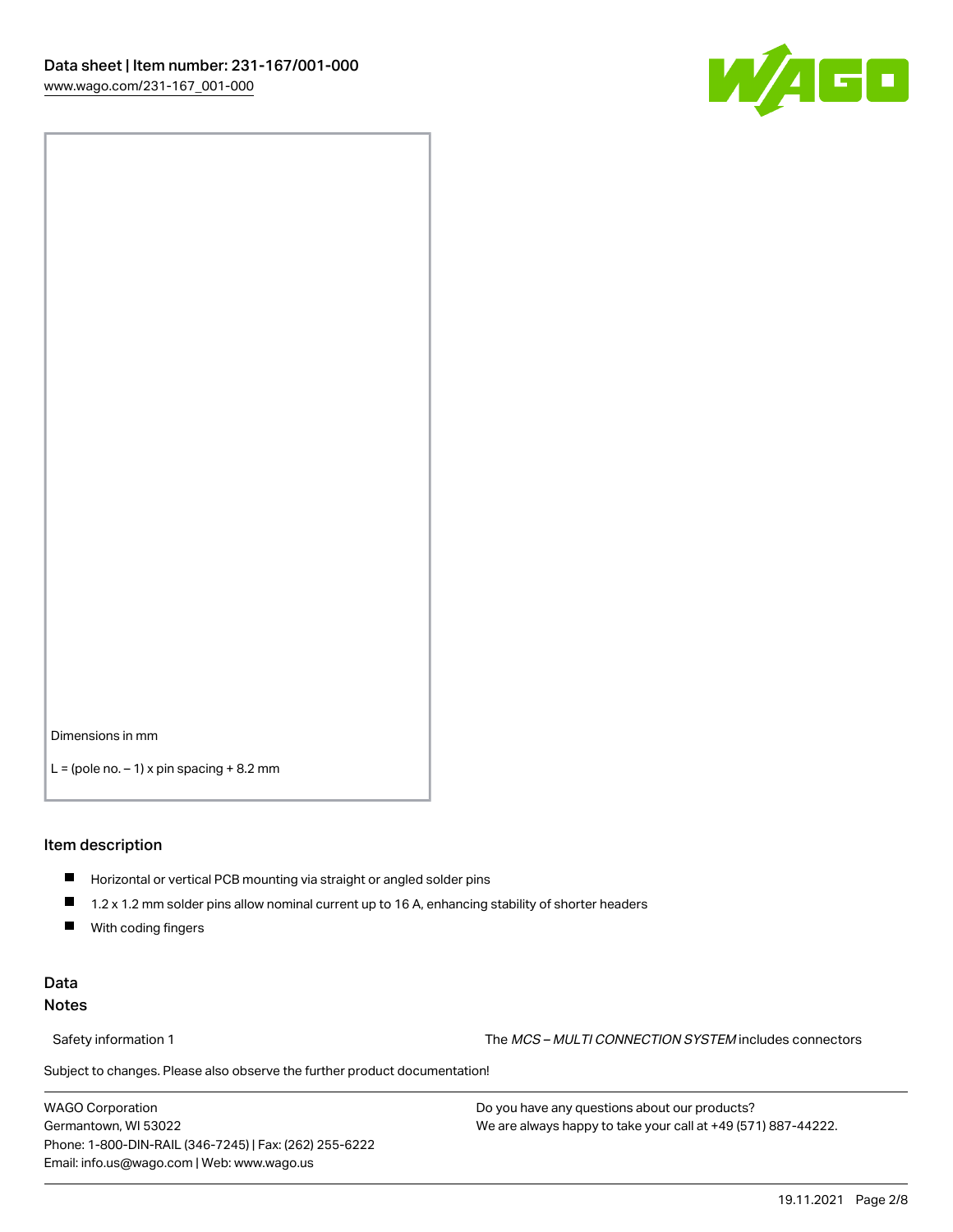

without breaking capacity in accordance with DIN EN 61984. When

|           | used as intended, these connectors must not be connected<br>/disconnected when live or under load. The circuit design should<br>ensure header pins, which can be touched, are not live when<br>unmated.                                                             |
|-----------|---------------------------------------------------------------------------------------------------------------------------------------------------------------------------------------------------------------------------------------------------------------------|
| Variants: | Other pole numbers<br>3.8 mm pin projection for male headers with straight solder pins<br>Gold-plated or partially gold-plated contact surfaces<br>Other versions (or variants) can be requested from WAGO Sales or<br>configured at https://configurator.wago.com/ |

## Electrical data

#### IEC Approvals

| Ratings per                 | IEC/EN 60664-1                                                        |
|-----------------------------|-----------------------------------------------------------------------|
| Rated voltage (III / 3)     | 250 V                                                                 |
| Rated surge voltage (III/3) | 4 <sub>k</sub> V                                                      |
| Rated voltage (III/2)       | 320 V                                                                 |
| Rated surge voltage (III/2) | 4 <sub>k</sub> V                                                      |
| Nominal voltage (II/2)      | 630 V                                                                 |
| Rated surge voltage (II/2)  | 4 <sub>kV</sub>                                                       |
| Rated current               | 16A                                                                   |
| Legend (ratings)            | $(III / 2)$ $\triangle$ Overvoltage category III / Pollution degree 2 |

#### UL Approvals

| Approvals per                  | UL 1059 |
|--------------------------------|---------|
| Rated voltage UL (Use Group B) | 300 V   |
| Rated current UL (Use Group B) | 15A     |
| Rated voltage UL (Use Group D) | 300 V   |
| Rated current UL (Use Group D) | 10A     |

## Ratings per UL

| Rated voltage UL 1977 | 600 V |
|-----------------------|-------|
| Rated current UL 1977 |       |

## CSA Approvals

| Approvals per                   |  |
|---------------------------------|--|
| Rated voltage CSA (Use Group B) |  |

Subject to changes. Please also observe the further product documentation!

| <b>WAGO Corporation</b>                                | Do you have any questions about our products?                 |
|--------------------------------------------------------|---------------------------------------------------------------|
| Germantown, WI 53022                                   | We are always happy to take your call at +49 (571) 887-44222. |
| Phone: 1-800-DIN-RAIL (346-7245)   Fax: (262) 255-6222 |                                                               |
| Email: info.us@wago.com   Web: www.wago.us             |                                                               |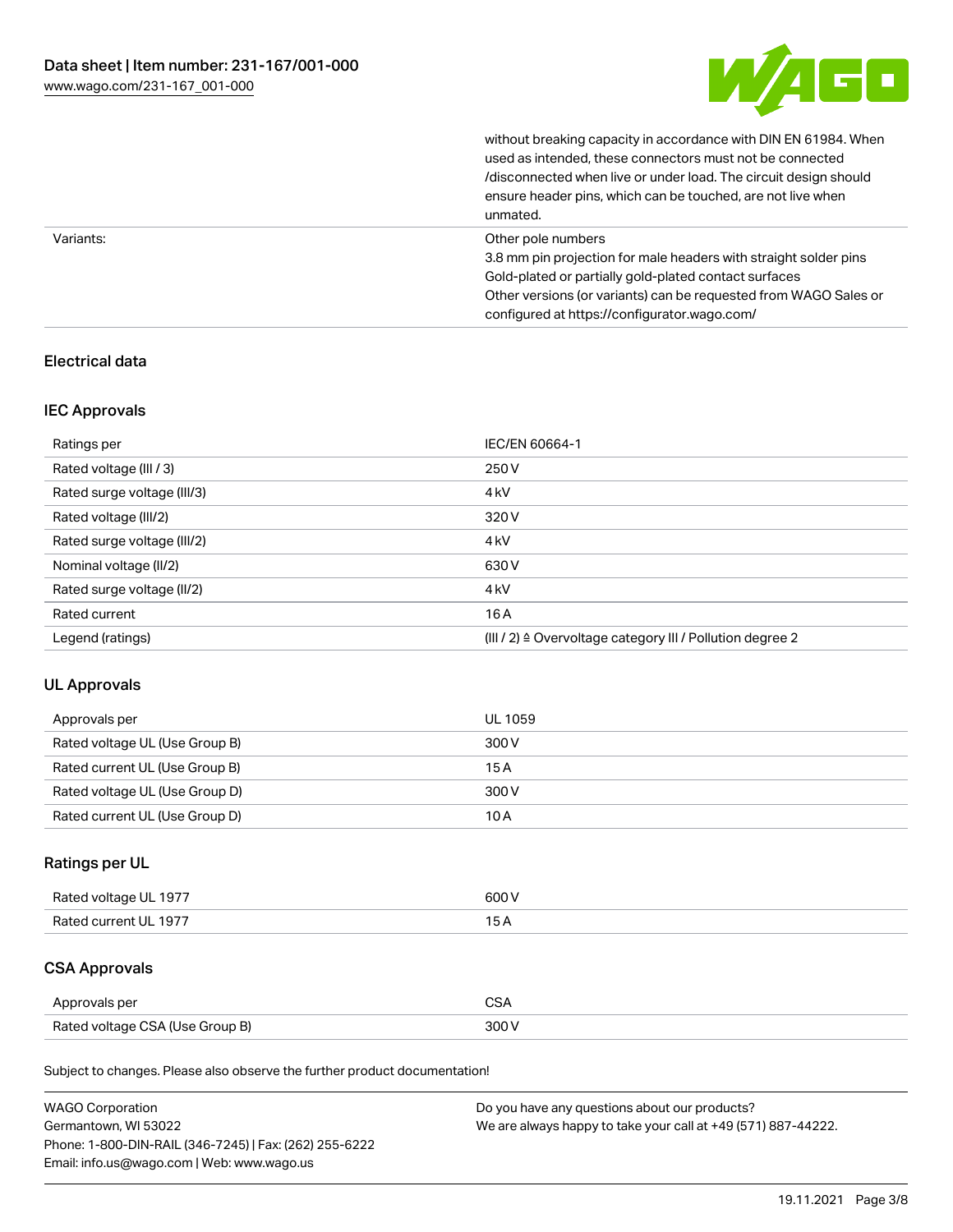[www.wago.com/231-167\\_001-000](http://www.wago.com/231-167_001-000)



| Rated current CSA (Use Group B) | 15 A  |
|---------------------------------|-------|
| Rated voltage CSA (Use Group D) | 300 V |
| Rated current CSA (Use Group D) | 10 A  |

#### Connection data

| Total number of potentials |  |
|----------------------------|--|
| Number of connection types |  |
| Number of levels           |  |

#### Connection 1

| Number of poles |  |
|-----------------|--|
|                 |  |

#### Physical data

| Pin spacing                          | 5 mm / 0.197 inch           |
|--------------------------------------|-----------------------------|
| Width                                | 38.2 mm / 1.504 inch        |
| Height                               | 17 mm / 0.669 inch          |
| Height from the surface              | 12 mm / 0.472 inch          |
| Depth                                | 8.4 mm / 0.331 inch         |
| Solder pin length                    | 5 <sub>mm</sub>             |
| Solder pin dimensions                | $1.2 \times 1.2 \text{ mm}$ |
| Drilled hole diameter with tolerance | $17^{(+0.1)}$ mm            |

#### Plug-in connection

| Contact type (pluggable connector) | Male connector/plug |
|------------------------------------|---------------------|
| Connector (connection type)        | for PCB             |
| Mismating protection               | No                  |
| Mating direction to the PCB        | 90°                 |
| Locking of plug-in connection      | Without             |

## PCB contact

| PCB Contact                         | THT                                      |
|-------------------------------------|------------------------------------------|
| Solder pin arrangement              | over the entire male connector (in-line) |
| Number of solder pins per potential |                                          |

Subject to changes. Please also observe the further product documentation!

WAGO Corporation Germantown, WI 53022 Phone: 1-800-DIN-RAIL (346-7245) | Fax: (262) 255-6222 Email: info.us@wago.com | Web: www.wago.us Do you have any questions about our products? We are always happy to take your call at +49 (571) 887-44222.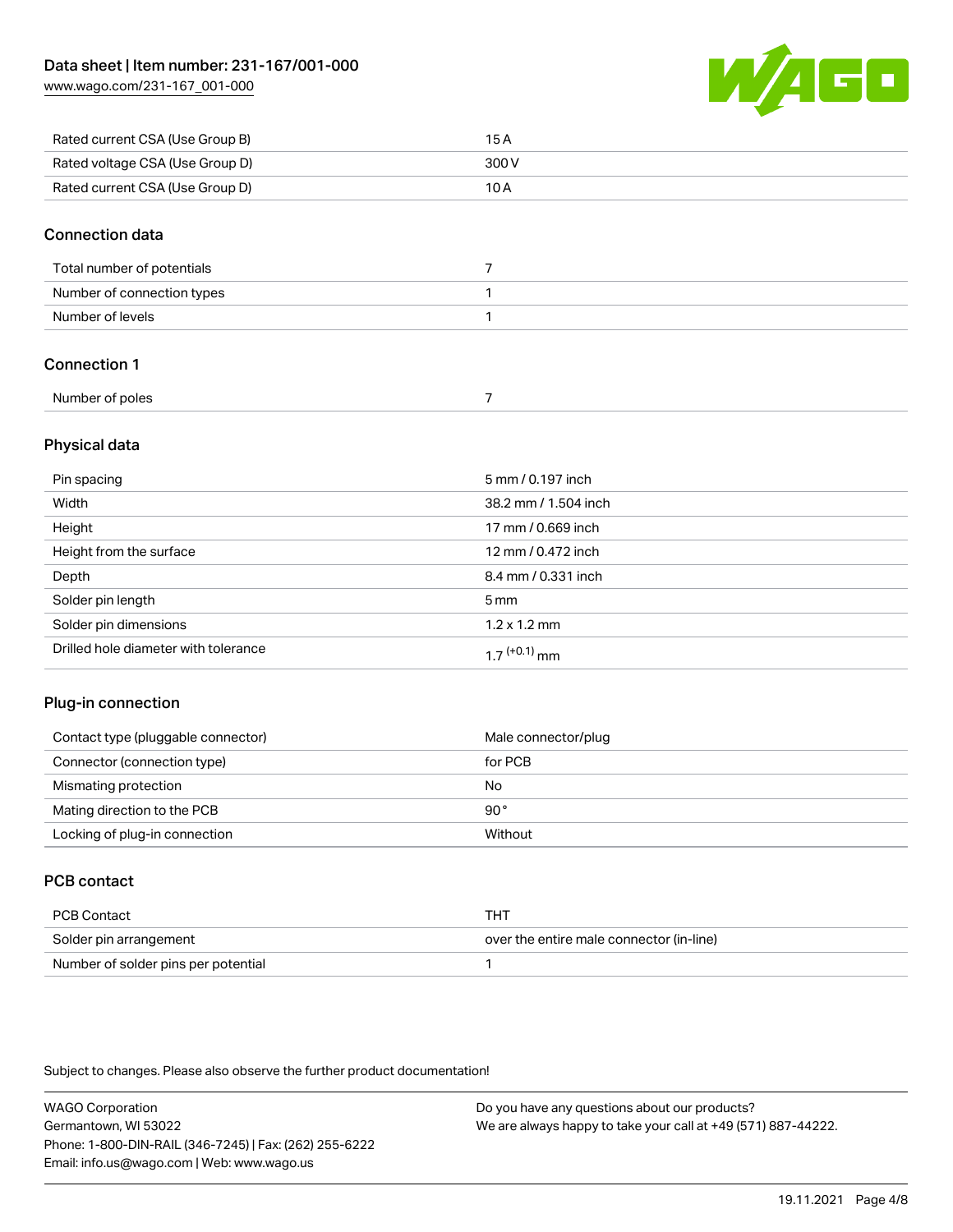

#### Material data

| Color                       | gray                                   |
|-----------------------------|----------------------------------------|
| Material group              |                                        |
| Insulation material         | Polyamide (PA66)                       |
| Flammability class per UL94 | V0                                     |
| Contact material            | Electrolytic copper (E <sub>Cu</sub> ) |
| Contact plating             | tin-plated                             |
| Fire load                   | 0.039 MJ                               |
| Weight                      | 2.6g                                   |
|                             |                                        |

#### Environmental requirements

| Limit temperature range | $+100 °C$<br>-60 |
|-------------------------|------------------|
|-------------------------|------------------|

## Commercial data

| Product Group         | 3 (Multi Conn. System) |
|-----------------------|------------------------|
| PU (SPU)              | 100 Stück              |
| Packaging type        | box                    |
| Country of origin     | PL                     |
| <b>GTIN</b>           | 4044918928489          |
| Customs tariff number | 8536694040             |

#### Approvals / Certificates

#### Country specific Approvals

| Logo | Approval                               | <b>Additional Approval Text</b> | Certificate<br>name |
|------|----------------------------------------|---------------------------------|---------------------|
|      | CВ<br>DEKRA Certification B.V.         | IEC 61984                       | NL-39756            |
|      | <b>CSA</b><br>DEKRA Certification B.V. | C <sub>22.2</sub>               | LR 18677-<br>25     |

#### Ship Approvals

|      |                             |                          | Certificate |
|------|-----------------------------|--------------------------|-------------|
| Logo | Approval                    | Additional Approval Text | name        |
|      | ABS                         | $\overline{\phantom{0}}$ | 19-         |
|      | American Bureau of Shipping |                          | HG1869876-  |

Subject to changes. Please also observe the further product documentation!

| <b>WAGO Corporation</b>                                | Do you have any questions about our products?                 |
|--------------------------------------------------------|---------------------------------------------------------------|
| Germantown, WI 53022                                   | We are always happy to take your call at +49 (571) 887-44222. |
| Phone: 1-800-DIN-RAIL (346-7245)   Fax: (262) 255-6222 |                                                               |
| Email: info.us@wago.com   Web: www.wago.us             |                                                               |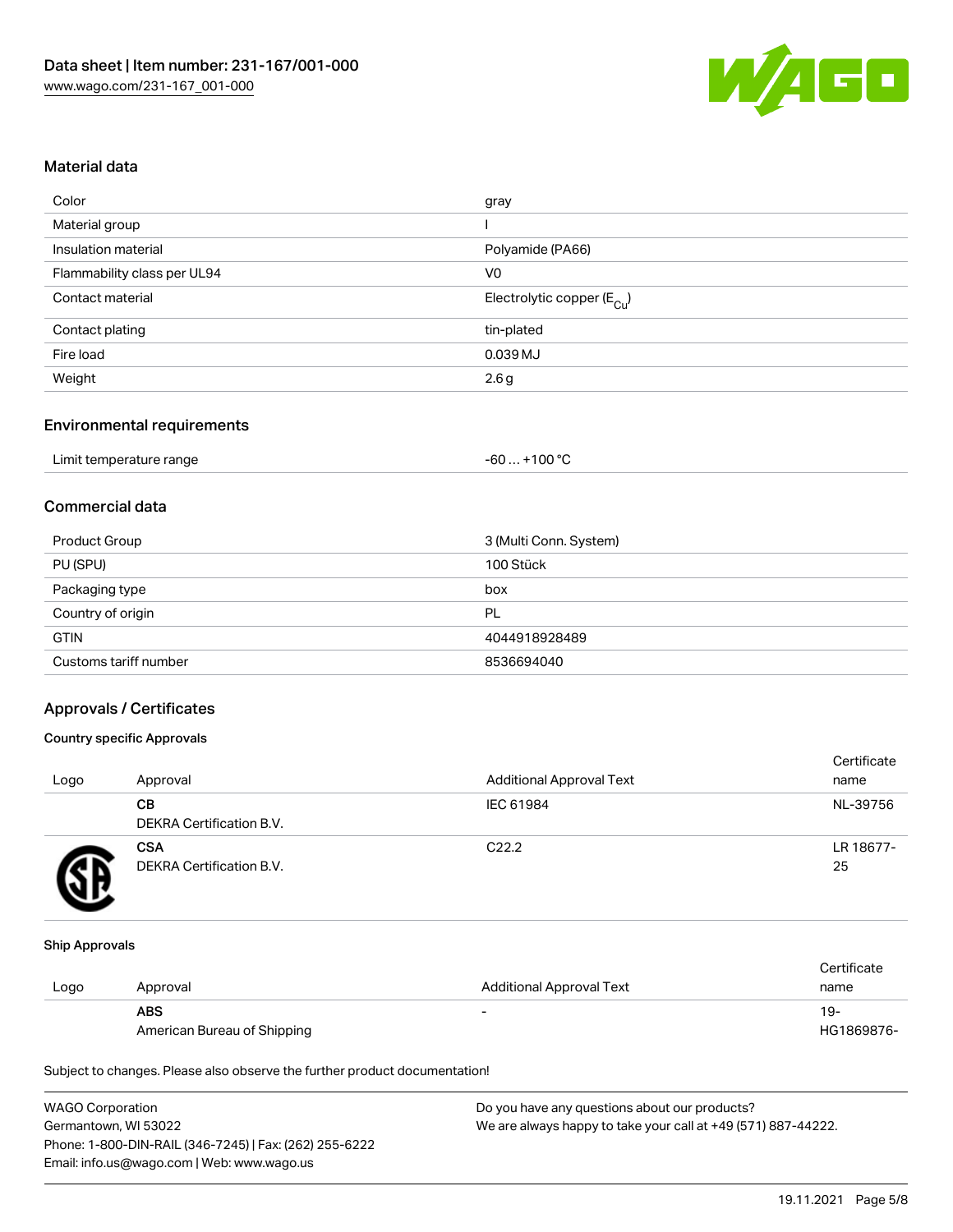

| ABS                 |                                        |                                 | <b>PDA</b>  |
|---------------------|----------------------------------------|---------------------------------|-------------|
|                     | BV                                     | IEC 60998                       | 11915/D0    |
|                     | Bureau Veritas S.A.                    |                                 | BV          |
| <b>BUNEAU</b>       |                                        |                                 |             |
|                     | <b>DNV GL</b>                          | $\overline{\phantom{a}}$        | TAE000016Z  |
|                     | Det Norske Veritas, Germanischer Lloyd |                                 |             |
| <b>UL-Approvals</b> |                                        |                                 |             |
|                     |                                        |                                 | Certificate |
| Logo                | Approval                               | <b>Additional Approval Text</b> | name        |
|                     | UL                                     | <b>UL 1059</b>                  | E45172      |
|                     | Underwriters Laboratories Inc.         |                                 |             |
|                     | <b>UR</b>                              | <b>UL 1977</b>                  | E45171      |
|                     | Underwriters Laboratories Inc.         |                                 |             |

#### Counterpart

| <b>CARL AND</b> | Item no.231-107/026-000<br>Female plug; 7-pole; 12 AWG max; pin spacing 5 mm; 1 conductor per pole; gray | www.wago.com/231-107/026-000 |  |
|-----------------|----------------------------------------------------------------------------------------------------------|------------------------------|--|
|                 |                                                                                                          |                              |  |

#### Optional accessories

| Coding             |                                                                  |                      |
|--------------------|------------------------------------------------------------------|----------------------|
| Intermediate plate |                                                                  |                      |
| 00                 | Item no.: 231-500<br>Spacer; for formation of groups; light gray | www.wago.com/231-500 |
| Coding             |                                                                  |                      |
|                    | Item no.: 231-129<br>Coding key; snap-on type; light gray        | www.wago.com/231-129 |

Subject to changes. Please also observe the further product documentation!

WAGO Corporation Germantown, WI 53022 Phone: 1-800-DIN-RAIL (346-7245) | Fax: (262) 255-6222 Email: info.us@wago.com | Web: www.wago.us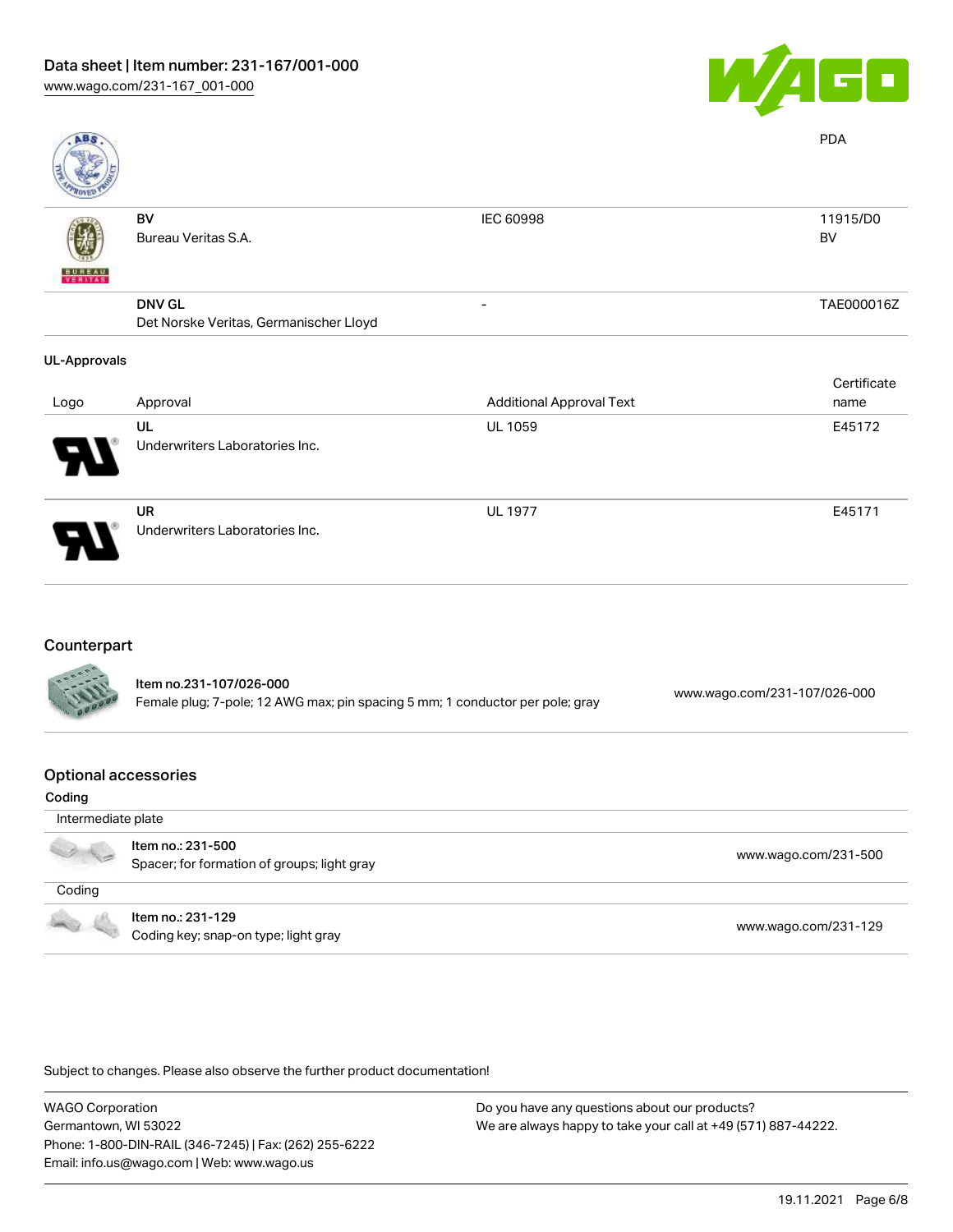

#### Downloads Documentation

|  |  |  | <u>,,,,,,,,,,,,,,,,,,,,,,,</u> |  |
|--|--|--|--------------------------------|--|
|  |  |  |                                |  |
|  |  |  |                                |  |
|  |  |  |                                |  |

| <b>Additional Information</b><br>Technical explanations                                                                                                                | 2019 Apr 3 | pdf<br>2.0 MB | Download |
|------------------------------------------------------------------------------------------------------------------------------------------------------------------------|------------|---------------|----------|
| <b>CAD files</b>                                                                                                                                                       |            |               |          |
| CAD data                                                                                                                                                               |            |               |          |
| 2D/3D Models 231-167/001-000                                                                                                                                           |            | <b>URL</b>    | Download |
| CAE data                                                                                                                                                               |            |               |          |
| EPLAN Data Portal 231-167/001-000                                                                                                                                      |            | <b>URL</b>    | Download |
| ZUKEN Portal 231-167/001-000                                                                                                                                           |            | <b>URL</b>    | Download |
| EPLAN Data Portal 231-167/001-000                                                                                                                                      |            | <b>URL</b>    | Download |
| <b>PCB Design</b>                                                                                                                                                      |            |               |          |
| Symbol and Footprint 231-167/001-000                                                                                                                                   |            | URL           | Download |
| CAx data for your PCB design, consisting of "schematic symbols and PCB footprints",<br>allow easy integration of the WAGO component into your development environment. |            |               |          |
| Supported formats:                                                                                                                                                     |            |               |          |
| Ш<br>Accel EDA 14 & 15                                                                                                                                                 |            |               |          |
| ш<br>Altium 6 to current version                                                                                                                                       |            |               |          |
| ш<br>Cadence Allegro                                                                                                                                                   |            |               |          |
| DesignSpark                                                                                                                                                            |            |               |          |
| П<br>Eagle Libraries                                                                                                                                                   |            |               |          |
| H<br>KiCad                                                                                                                                                             |            |               |          |
| Mentor Graphics BoardStation                                                                                                                                           |            |               |          |
| ш<br>Mentor Graphics Design Architect                                                                                                                                  |            |               |          |
| Mentor Graphics Design Expedition 99 and 2000<br>ш                                                                                                                     |            |               |          |
| ш<br>OrCAD 9.X PCB and Capture                                                                                                                                         |            |               |          |
| ш<br>PADS PowerPCB 3, 3.5, 4.X, and 5.X                                                                                                                                |            |               |          |
| ш<br>PADS PowerPCB and PowerLogic 3.0                                                                                                                                  |            |               |          |
| Subject to changes. Please also observe the further product documentation!                                                                                             |            |               |          |